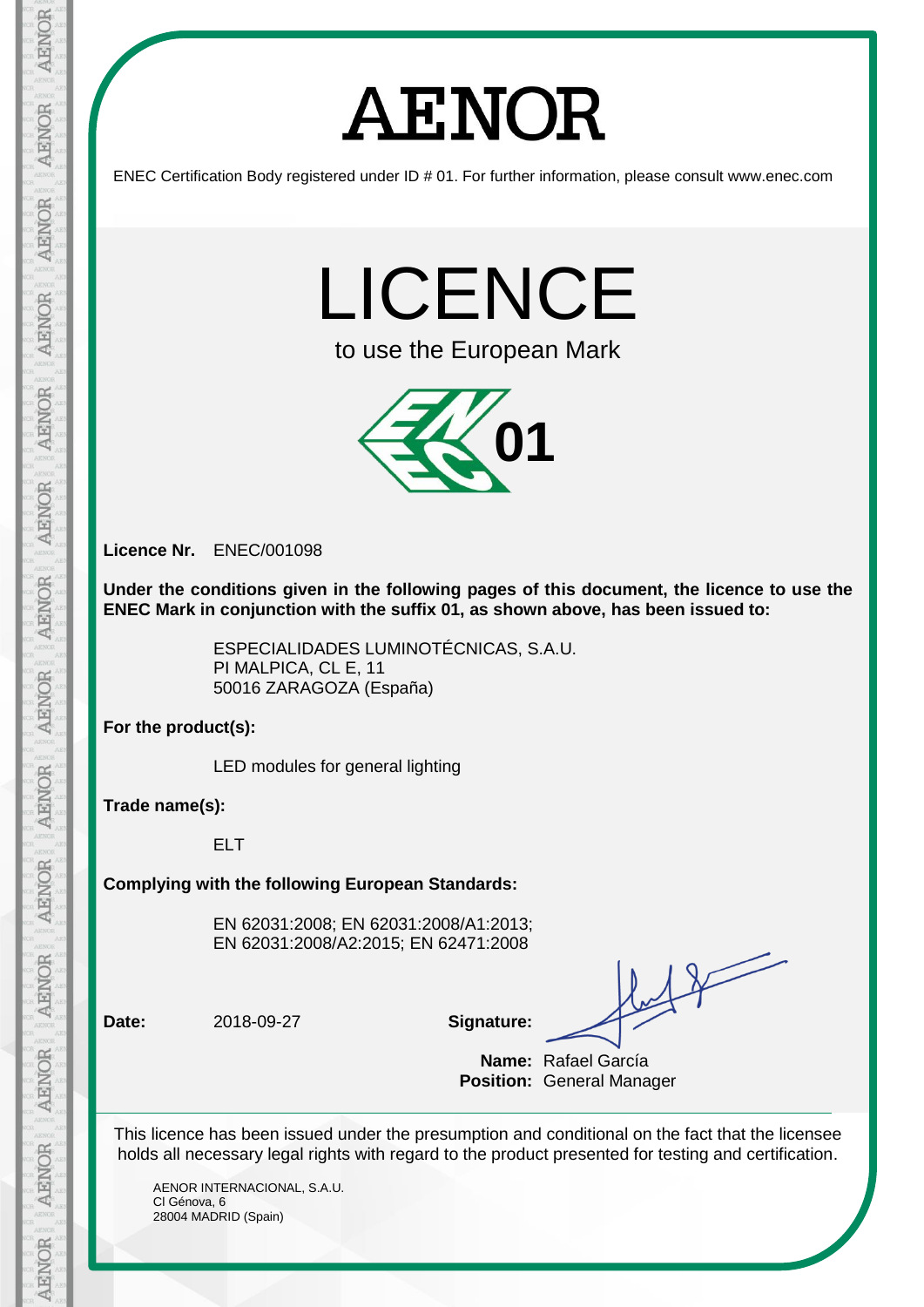## **AENOR CERTIFICADO ENEC DE PRODUCTO**



|                                                                                                                  | Tipo de producto / Type of Product MÓDULOS LED PARA ALUMBRADO GENERAL                                                                              |
|------------------------------------------------------------------------------------------------------------------|----------------------------------------------------------------------------------------------------------------------------------------------------|
| r1) Nº Certificado / Certificate nº ENEC/001098                                                                  |                                                                                                                                                    |
| r2) Fecha Certificado / Date of the Certificate 2018-09-27                                                       |                                                                                                                                                    |
| r3) N° de Informe de ensayo / Test report n° 2018030097B1-1                                                      |                                                                                                                                                    |
| Name and address of the licensee PI MALPICA, CL E, 11                                                            | r4) Nombre y dirección del licenciatario ESPECIALIDADES LUMINOTÉCNICAS, S.A.U.<br>50016 ZARAGOZA (España)                                          |
|                                                                                                                  | r5) Dirección de la factoría PI MALPICA, CL E NAVE 11<br>Address of the factory 50016 ZARAGOZA (España)                                            |
|                                                                                                                  | r6) Referencia de la Norma Española UNE-EN 62031:2009; UNE-EN 62031:2009/A1:2013;<br>Spanish Standard UNE-EN 62031:2009/A2:2015; UNE-EN 62471:2009 |
|                                                                                                                  | r7) Referencia de la Norma Europea EN 62031:2008; EN 62031:2008/A1:2013;<br>European Standard EN 62031:2008/A2:2015; EN 62471:2008                 |
|                                                                                                                  | r8) Referencia / Reference Ver Anexo I refer to Annex /                                                                                            |
| r9) Marca Comercial / Trade Mark ELT                                                                             |                                                                                                                                                    |
| r10) Tensión y frecuencia de alimentación 64,8-74,4 V d.c.<br>Voltage and frequency supply                       |                                                                                                                                                    |
| r11) Potencia nominal y corriente de alimentación Ver Anexo I refer to Annex /<br>Rated power and current supply |                                                                                                                                                    |
|                                                                                                                  | r12) Tc / Tc 85 °C; 75 °C at PC Ambar                                                                                                              |
| r13) Clasificación / Classification To build-in; input wires                                                     |                                                                                                                                                    |
| N° LEDs, lamp type and risk                                                                                      | r14) N° LEDs, tipo de lámpara y riesgo 24 LEDs; continuous wave; group exempt                                                                      |
|                                                                                                                  | r15) Datos adicionales / Additional data General lighting service; constant current driver                                                         |
| Fecha de caducidad: 2023-09-27<br>Date of expiry                                                                 |                                                                                                                                                    |
|                                                                                                                  |                                                                                                                                                    |

**AENOR INTERNACIONAL S.A.U.** AENOR INTERNACIONAL S.A.U. Génova, 6. 28004 Madrid. España Tel. 91 432 60 00.- www.aenor.es

Original Electrónico

**AENOR** 

**AENOR** 

AENOR

AENOR

**AENOR** 

**AENOR** 

**AENOR** 

**AENOR** 

**AENOR** 

AENOR

**AENOR** 

**AENOR** 

AENOR

AENOR

Entidad de certificación de producto acreditada por ENAC con nº 01/C-PR275 Product certification body accredited by ENAC, number 01/C-PR275